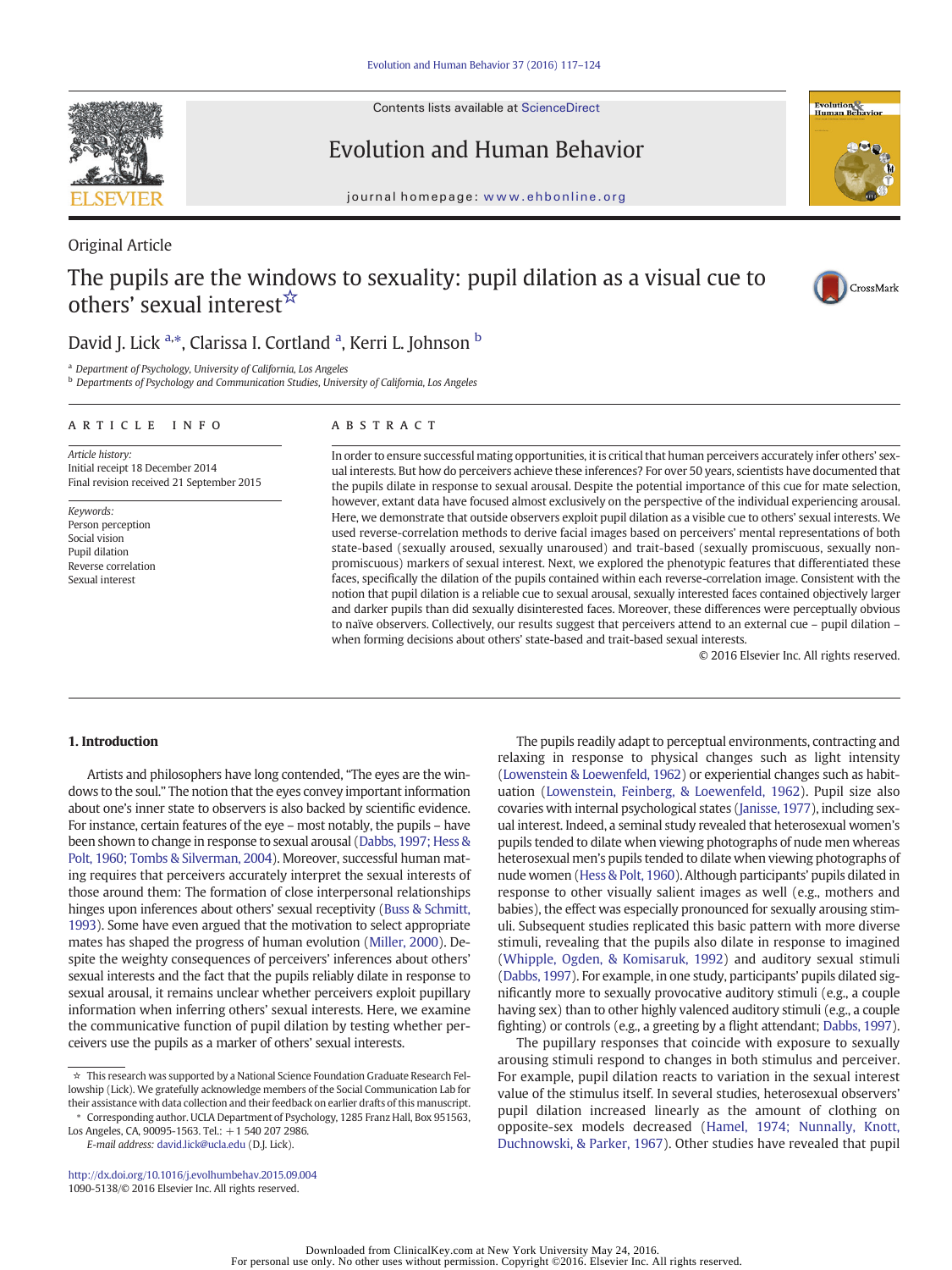dilation is sensitive to perceivers' sexual orientations, insofar as gay men's pupils dilated more to photographs of nude men compared to nude women whereas straight men's pupils dilated more to photographs of nude women compared to nude men [\(Hess, Seltzer, & Shlien,](#page-6-0) [1965](#page-6-0)). Perhaps most compelling, pupil dilation is sensitive to hormonal fluctuations. In one recent study, women who were not using hormonal contraceptives experienced a marked increase in pupil dilation when viewing sexually relevant images (e.g., their boyfriends) but not when viewing sexually irrelevant images (e.g., same-sex actresses) during the fertile window of their ovulatory cycle ([Laeng & Falkenberg, 2007](#page-6-0)).

Alongside the robust body of research documenting pupillary responses to sexually provocative stimuli are studies revealing that pupil dilation also coincides with the subjective experience of sexual arousal. For example, pupil dilation is positively correlated with self-reported sexual arousal among women [\(Hamel, 1974\)](#page-6-0) and with self-reported erection among men viewing pornography ([Bernick, Kling, & Borowitz,](#page-6-0) [1971](#page-6-0)). Animal models further corroborate this link between arousal and pupil dilation. In one study, copulation with a male rat induced pupil dilation among female rats, with the largest dilation occurring during the male's ejaculation. Severing the pelvic nerve that responds to genital stimulation greatly reduced female rats' pupillary responses to ejaculation, and completely eliminated pupillary responses to genital probing by an experimenter ([Szechtman, Adler, & Komisaruk, 1985](#page-7-0)).

Thus, pupil dilation is a well-documented response to sexual arousal. It remains unclear, however, whether pupillary changes reliably communicate one's sexual interests to others. That is, scientists have yet to determine whether perceivers utilize pupil dilation as a valid cue when forming impressions of others' sexual interests. This possibility is feasible insofar as perceivers utilize the pupils to form more general impressions of others. For example, in two studies, perceivers provided more favorable evaluations of opposite-sex targets who displayed larger rather than smaller pupils ([Hess & Petrovich, 1987; Tombs & Silverman,](#page-6-0) [2004](#page-6-0)). In another study, men and women who were asked to choose a partner from two confederates matched for attractiveness tended to prefer the confederate with artificially dilated pupils relative to the confederate with un-dilated pupils [\(Stass & Willis, 1967](#page-7-0)). These findings suggest that perceivers can and do attend to the pupils when forming impressions of others, although there has been no work on perceivers' use of pupillary information when judging sexual interest specifically.

In summary, prior research has yielded three important observations relevant to our work: (1) pupil dilation is an honest marker of sexual arousal, (2) perceivers use pupillary information to form general impressions of others, and (3) accurate impressions of others' sexual interests are critically important for mating success. Based upon these findings, we propose that perceivers may utilize pupillary information to judge others' sexual interests. We focus our investigation at two different levels of analysis. First, we examine state-based measures of sexual arousal, which assess whether observers believe a target to be aroused or unaroused in a given moment. Second, we examine trait-based measures of broader sexual strategies, which assess whether observers believe a target to be promiscuous or non-promiscuous in their sexual behavior more generally ([Simpson & Gangestad, 1991](#page-7-0)). Recent evidence suggests that these indices of sexual interest may be related, insofar as expression of the dopamine D4 receptor gene is implicated in both behavioral promiscuity [\(Garcia et al., 2010\)](#page-6-0) and basic sexual arousal processes ([Ben](#page-6-0) [Zion et al., 2006\)](#page-6-0). Given this link between low-level physiological arousal and higher-level behavioral strategies, we contend that perceivers will expect sexually interested faces – whether interest is defined as statebased or trait-based – to contain more dilated pupils than sexually disinterested faces.

We used cutting-edge reverse-correlation techniques to test whether pupil dilation serves as a visual cue for inferring others' sexual interests. Reverse-correlation recently gained traction as a data-driven method for illustrating the visual cues that perceivers use to identify individuals belonging to particular social groups [\(Todorov, Dotsch,](#page-7-0) [Wigboldus, & Said, 2011\)](#page-7-0). In general, the method yields images that are

thought to represent the visual heuristics perceivers use to form impressions of other people. Here, it allowed us to visualize perceivers' mental representations of sexually interested others, limiting demand characteristics while providing a visual snapshot of the cues that differentiate people with varying levels of sexual arousal and promiscuity. In this way, reverse-correlation provided a powerful method for testing whether the pupils are implicated in perceptions of others' sexual interest.

#### 2. Method and materials

The study involved three distinct phases of data collection: (1) a classification phase, during which participants completed a reversecorrelation task from which we derived their mental representations of sexually interested and disinterested others, (2) a validation phase, during which we tested whether these representations conveyed sexual interest to naïve observers as intended, and (3) an analysis phase, during which we examined objective and subjective differences in the pupils contained within images created during the classification phase.

#### 2.1. Classification phase

We created two base images (one female, one male) using FaceGen Modeler, which estimates phenotypic features based upon parameters observed in three-dimensional face scans of the human population ([Blanz & Vetter, 1999\)](#page-6-0). We began with FaceGen's average base face and set all phenotypic features (e.g., caricature) at their anthropometric mean. We then used the gender-morphing tool to create one male face of average masculinity and one female face of average femininity while holding other features constant. Thus, the base faces depicted sexually dimorphic phenotypes evident in the human population, with the female face displaying a visibly higher brow line, higher cheekbones, wider eyes, smaller nose, and fuller lips than the male face.

Next, using MATLAB scripts from prior research ([Dotsch, Wigboldus,](#page-6-0) [Langner, & van Knippenberg, 2008\)](#page-6-0), we created 700 pairs of faces for each sex by adding or subtracting randomly generated noise patterns from the base images. The noise patterns consisted of 60 sinusoids: 6 orientations ( $0^\circ$ ,  $30^\circ$ ,  $60^\circ$ ,  $90^\circ$ ,  $120^\circ$ , and  $150^\circ$ )  $\times$  5 spatial scales (1, 2, 4, 8, and 16 sinusoid patches), each of which spanned 2 cycles per patch (0, π/2), with random contrasts. We weighted the noise patterns at 0.525 before superimposing them over the base images. The addition of these noise patterns systematically altered the appearance of the face, such that each pair of images looked slightly different despite the fact that they were derived from the same base face.

Finally, we used custom software to present each pair of faces sideby-side in random order to participants. We conducted this study twice: Once to derive mental representations of state-based sexual interest (arousal) and once to derive mental representations of traitbased sexual interest (promiscuity). We describe the methods and results for these two sets of images in tandem below. For the sake of parsimony, we refer to the aroused and promiscuous images collectively as "sexually interested," and the unaroused and non-promiscuous images collectively as "sexually disinterested."

To derive mental representations of state-based sexual interest, 38 undergraduates (32 women) from the University of California, Los Angeles were randomly assigned to evaluate either male ( $n = 17$ ) participants) or female faces ( $n = 21$  participants). For all 700 pairs of faces, participants identified the image that best represented a sexually aroused individual by pressing keys labeled left and right. To derive mental representations of trait-based sexual interests, 40 undergraduates (33 women) from the University of California, Los Angeles were randomly assigned to evaluate either the male ( $n = 21$  participants) or female faces ( $n = 19$  participants). For all 700 pairs of faces, participants identified the image that best represented a sexually promiscuous individual by pressing keys labeled left and right (see [Fig. 1](#page-2-0) for an example).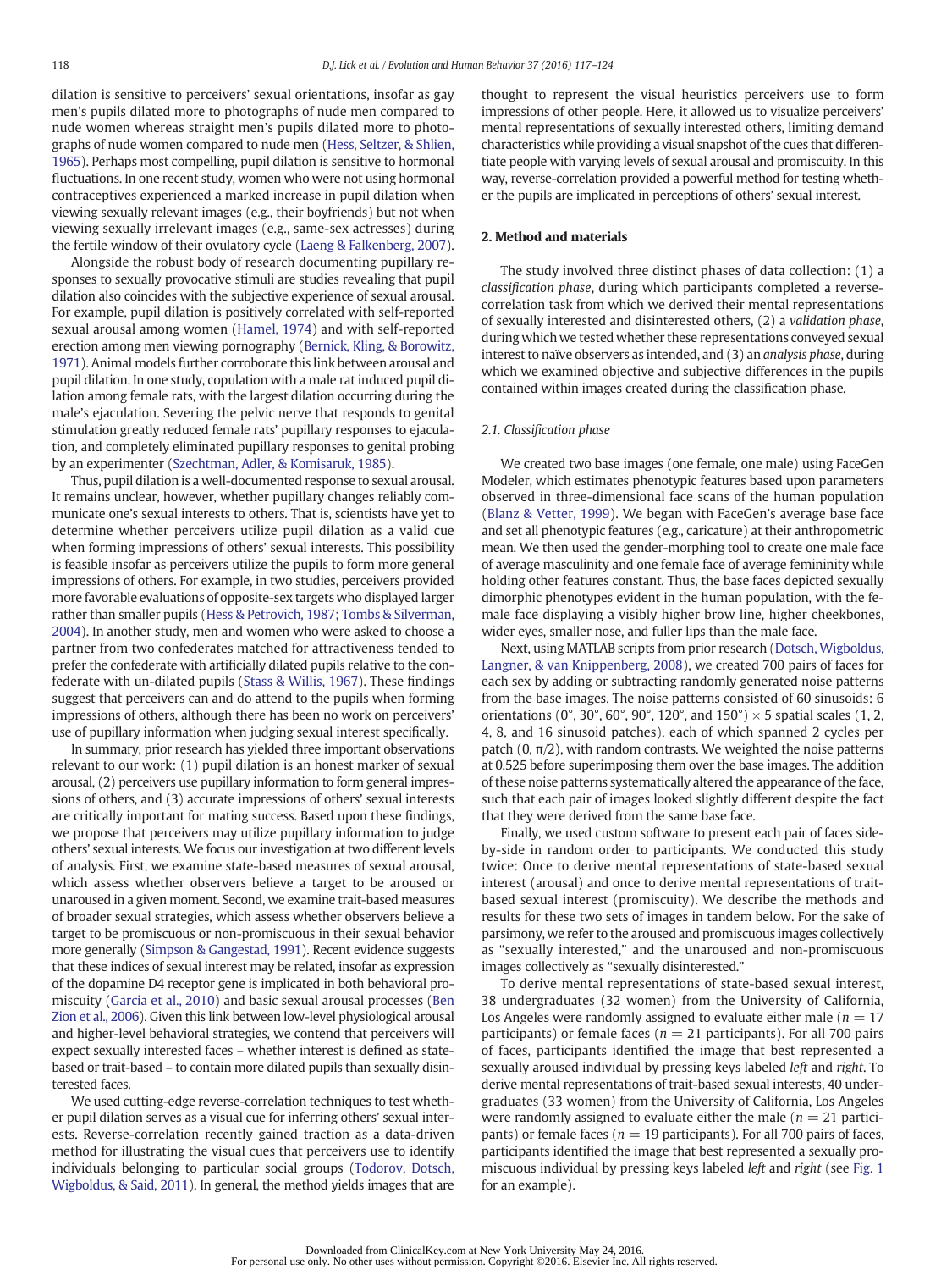<span id="page-2-0"></span>

Which face looks more sexually aroused? LEFT (S) or RIGHT (K)?



[Which face looks more sexually aroused? LEFT \(S\) or RIGHT \(K\)?](Image of Fig. 1)

Fig. 1. Sample trial from Classification Phase, in which participants made 700 forced-choice decisions about which male face (A) or female face (B) looked more sexually aroused.

Sexual interest is a feature perceivers can judge both within and across sex categories, so there was no reason to believe that perceiver sex would affect the reliability of classification images. Indeed, we tested for main effects and interactions with perceiver sex in all analyses described below, but none of them were statistically significant (all  $ps > .17$ ;  $M_p = .56$ ,  $SD_p = .26$ ). That is, we found no evidence that the cues in women's mental representations of sexually aroused/promiscuous women differed from the cues in their mental representations of sexually unaroused/non-promiscuous men (or vice-versa). The relatively large number of women in the classification phase was therefore not a concern, and we do not mention perceiver sex further.

Upon completion of data collection, we created composite aroused/ unaroused and promiscuous/non-promiscuous images for each participant by averaging the noise patterns of the selected and unselected images and superimposing them over the original base faces. Recent evidence suggests that classification images based on the unselected images in a reversecorrelation task reflect the opposite of a given social category [\(Dotsch &](#page-6-0) [Todorov, 2012\)](#page-6-0). For example, figures not selected as female approximated male body shapes in two recent studies [\(Johnson, Iida, & Tassinary, 2012;](#page-6-0) [Lick, Carpinella, Preciado, Spunt, & Johnson, 2013\)](#page-6-0). Therefore, we assumed that the unselected images represented facial features that participants deemed unaroused and non-promiscuous, respectively.<sup>1</sup>

Altogether, the reverse-correlation procedure resulted in 156 classification images (38 aroused, 38 unaroused; 40 promiscuous, 40 non-promiscuous) that represented the facial cues perceivers associated with men's and women's state-based and trait-biased sexual interest.

#### 2.2. Validation phase

Having derived perceivers' mental representations of sexually interested and disinterested men and women, we conducted preliminary studies to ensure that the images were perceptually valid. In the first study, 32 Internet users from Amazon Mechanical Turk (13 male, 8 White,  $M_{Age} = 38.66$  years) viewed the 76 state-based classification images (aroused/unaroused) in random order and rated the apparent arousal of each one on a 9-point rating scale  $(1 = \text{not at all sexually})$ aroused to  $9 = \text{very}$  sexually aroused). We analyzed these ratings using multilevel regression models to account for the fact that responses were nested within the cross-classification of perceiver (multiple ratings from each perceiver) and target (two images from each participant in the classification phase). Specifically, we regressed arousal ratings onto image type (sexually aroused, sexually unaroused) while accounting for both levels of nesting. As expected, sexually aroused images were rated as appearing more aroused ( $M = 4.99$ ,  $SD = 2.40$ ) than were sexually unaroused images ( $M = 3.24$ ,  $SD = 2.17$ ),  $B = 1.75$ ,  $SE = 0.07$ ,  $t = 26.18$ ,  $p < .001$ , 95% CI [1.62, 1.88] (Supplementary Data File 1, available on the journal's website at [www.ehbonline.org\)](http://www.ehbonline.org).

In the second validation study, 51 Internet users from Amazon Mechanical Turk (31 male, 19 White,  $M_{Age} = 36.18$  years) viewed the trait-based classification images (promiscuous/non-promiscuous) in random order and rated the apparent promiscuity of each one on a 9-point rating scale (1 = not at all promiscuous to 9 = very promiscuous). Again, we analyzed the data using multilevel models, regressing promiscuity ratings onto image type (sexually promiscuous, sexually non-promiscuous) while controlling for nesting within perceiver and target. As expected, sexually promiscuous images were rated as appearing more promiscuous ( $M = 5.84$ ,  $SD = 1.82$ ) than were sexually non-promiscuous images ( $M = 4.87$ ,  $SD = 1.89$ ),  $B = 0.97$ ,  $SE = 0.06$ ,  $t = 17.57$ ,  $p < .001$ , 95% CI [0.86, 1.08] (Supplementary Data File 2,

 $^{\rm 1}$  An additional study with the promiscuous mental representations substantiated this assumption. We conducted a third classification phase during which participants selected the face from each pair that appeared less promiscuous rather than more promiscuous. A sample of 51 Internet users from Amazon Mechanical Turk (see below) then rated how promiscuous ( $1 = not$  at all promiscuous to  $9 = very$  promiscuous) the images from these two classification phases appeared. Results indicated that the selected and unselected images from the original classification phase ("Which face looks more promiscuous?") were more differentiated than the selected and unselected images from the new classification phase ("Which face looks less promiscuous?"). That is, participants tended to rate the promiscuous and non-promiscuous faces as appearing more and less promiscuous, respectively, when they came from the original classification phase described above as opposed to the additional classification phase described here,  $Bs = 0.97$  and 0.18,  $SEs = 0.06$  and 0.06, ts = 17.57 and 2.87, ps < .001 and = .004, 95% CIs [0.86, 1.08] and [0.06, 0.31]. This is likely because the additional classification phase required participants to think in the negative (i.e., less promiscuous), which is cognitively difficult and may have resulted in noisy composite images. For this reason, all forthcoming analyses examined images from the original classification phase, which best differentiated sexually interested from sexually disinterested facial features.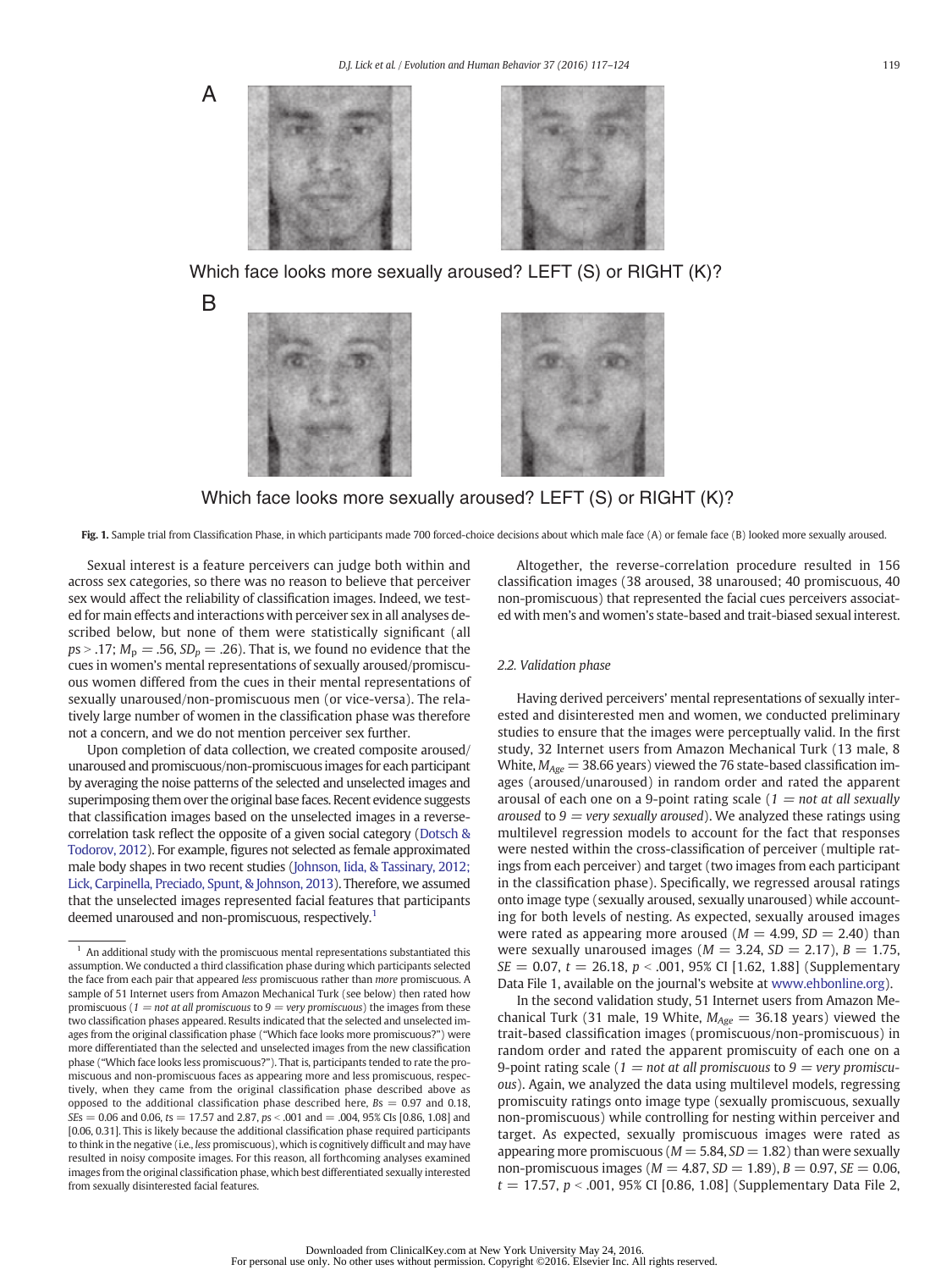available on the journal's website at [www.ehbonline.org](http://www.ehbonline.org)). Collectively, these findings indicate that the reverse-correlation method produced classification images that differed in their apparent sexual interest as expected.

#### 2.3. Analysis phase

Having created and validated the classification images, we next tested our primary hypothesis about pupil dilation as a visual cue differentiating perceivers' mental representations of sexually interested and disinterested faces. We accomplished this using both objective and subjective measures of the pupils contained within each classification image. We reasoned that dilated pupils would appear larger and darker relative to constricted pupils, and that perceivers' mental representations of sexually interested faces would contain these cues to a greater degree than perceivers' mental representations of sexually disinterested faces.

#### 2.3.1. Pupil size

We first examined the size of the pupils contained within each classification image by using the Quick Selection Tool in Adobe Photoshop ([Adobe Systems, 2000\)](#page-6-0) to crop the pupils from the left and right eyes of each image in a data-driven manner. This tool precisely defines the edges of a given feature by detecting changes in the properties of adjacent pixels. Specifically, we selected a 10-pt brush and centered the cursor in the middle portion of the eyes in each classification image. By dragging the brush outward from the center, the Quick Selection Tool automatically analyzed the qualities of surrounding pixels, outlining each pupil's boundary based upon differences in color, tonal range, and texture of neighboring pixels. This procedure therefore allowed us to define the edges of each pupil systematically based upon qualities of the image itself, without relying on subjective judgments about the boundary of each pupil. We operationalized the size of each pupil as the area of the cropped selection in square pixels, and we hypothesized that the pupils in mental representations of sexually interested faces (aroused, promiscuous) would be larger in absolute size than the pupils in mental representations of sexually disinterested faces (unaroused, non-promiscuous).

#### 2.3.2. Pupil luminance

Next, we examined the luminance of each pupil. We again used the Adobe Quick Selection Tool ([Adobe Systems, 2000\)](#page-6-0) to crop the pupils from the left and right eyes of each classification image, recording the average luminance within each pupil using a 51-pixel sampling space. This measure is expressed as a percentage, with higher values indicating more white light in the image. We hypothesized that pupils in mental representations of sexually interested faces (aroused, promiscuous) would have smaller luminance values (i.e., would be darker) than pupils in mental representations of sexually disinterested faces (unaroused, non-promiscuous).

#### 2.3.3. Perceptual salience

Finally, we tested whether objective variability in pupil size and luminance resulted in perceptually salient differences to naïve observers. To do so, we conducted four additional social perception studies. The first two were modeled after a recent study in which participants made forced-choice judgments about each pair of classification images created during the classification phase ([Lick et al., 2013\)](#page-7-0). Specifically, Internet users from Amazon Mechanical Turk viewed all pairs of aroused/ unaroused images ( $N = 42$ ; 43% male, 74% White,  $M_{Age} = 34.29$ ) or all pairs of promiscuous/non-promiscuous images ( $N = 45$ ; 49% male, 78% White,  $M_{Age} = 29.35$ ) side-by-side and made forced-choice judgments about which image had more pronounced pupils. Thus, perceivers were shown a side-by-side comparison of the reverse-correlation images from each participant in the classification phase and asked to choose which one had more pronounced pupils. We defined

"pronounced" for participants as pupils that were notably larger and darker relative to the other image. We hypothesized that participants would tend to choose the sexually interested classification images (aroused, promiscuous) as having more pronounced pupils more often than the sexually disinterested classification images (unaroused, non-promiscuous). As a more powerful test of this hypothesis, the second two studies required Internet users from Amazon Mechanical Turk to view each of the aroused/unaroused classification images ( $N = 33$ ; 43% male, 74% White,  $M_{Age}$  = 34.29) or promiscuous/nonpromiscuous classification images ( $N = 39$ ; 39% male, 69% White,  $M_{Age} = 30.61$ ) individually in random order and rate how pronounced the pupils appeared on a 9-point rating scale  $(1 =$  pupils are not at all pronounced to  $9 =$  pupils are extremely pronounced). Here, we hypothesized that perceivers would tend to rate the pupils contained in mental representations of sexually interested faces (aroused, promiscuous) as appearing more pronounced than the pupils in mental representations of sexually disinterested faces (unaroused, non-promiscuous), even when the images appeared one at a time. Collectively, the hypothesized results would reveal objective differences in pupil size and luminance across mental representations of sexually interested and disinterested faces that are perceptually evident to naïve observers.

#### 3. Results

For measures of pupil size and luminance, the pattern of results was identical when examining each pupil separately. Therefore, we collapsed across the left and right pupils by averaging the size and luminance measures for each classification image. For each measure, we present results for the aroused/unaroused classification images first, followed by results for the promiscuous/non-promiscuous classification images. For sample eye regions from the images in each of these categories, see [Fig. 2](#page-4-0).

#### 3.1. Pupil size

First, we tested whether the size of the pupils varied as a function of arousal in classification images depicting state-based sexual arousal. Because we derived two images from each participant in the classification phase (one aroused, one unaroused), the images were statistically dependent at the target level. In order to account for this dependence, we structured the data in wide format and subtracted the average pupil size in the aroused image from the average pupil size in the unaroused image for each creator. We then subjected this difference score to a one-sample t-test against a null value of zero. As expected, sexually aroused images had larger pupils than did sexually unaroused images ( $M_{diff} = 120.21$ ,  $SD_{diff} = 191.01$ , 95% CI [57.43, 183.00]),  $t(37) =$ 3.88,  $p < .001$ ,  $d = 0.63$ . Importantly, however, pupil size differed in the base images of men and women to begin with (855 and 990 square pixels, respectively), so we conducted an additional analysis to test whether target sex moderated this effect. Specifically, we conducted an independent samples t-test comparing the difference in pupil size as a function of image type (aroused, unaroused). This difference did indeed vary as a function of target sex,  $t(29.03) = -2.12$ ,  $p = .043$  (df corrected for unequal variances). The pupils were larger in aroused relative to unaroused images of both women ( $M_{diff} = 173.17$ ,  $SD_{diff} =$ 228.89, 95% CI [68.98, 277.35]),  $t(20) = 3.47$ ,  $p = .002$ ,  $d = 0.76$ , and men ( $M_{diff} = 54.79$ ,  $SD_{diff} = 103.25$ , 95% CI [1.71, 107.88]),  $t(16) =$ 2.19,  $p = .044$ ,  $d = 0.53$ , though the effect was stronger for the women ([Fig. 3](#page-4-0); Supplementary Data File 3, available on the journal's website at [www.ehbonline.org\)](http://www.ehbonline.org).

We conducted a similar analysis to test whether the size of the pupils varied as a function of trait-based promiscuity. Specifically, we subjected the difference in pupil size between promiscuous and nonpromiscuous classification images to a one-sample t-test against a null value of zero. As expected, sexually promiscuous images had larger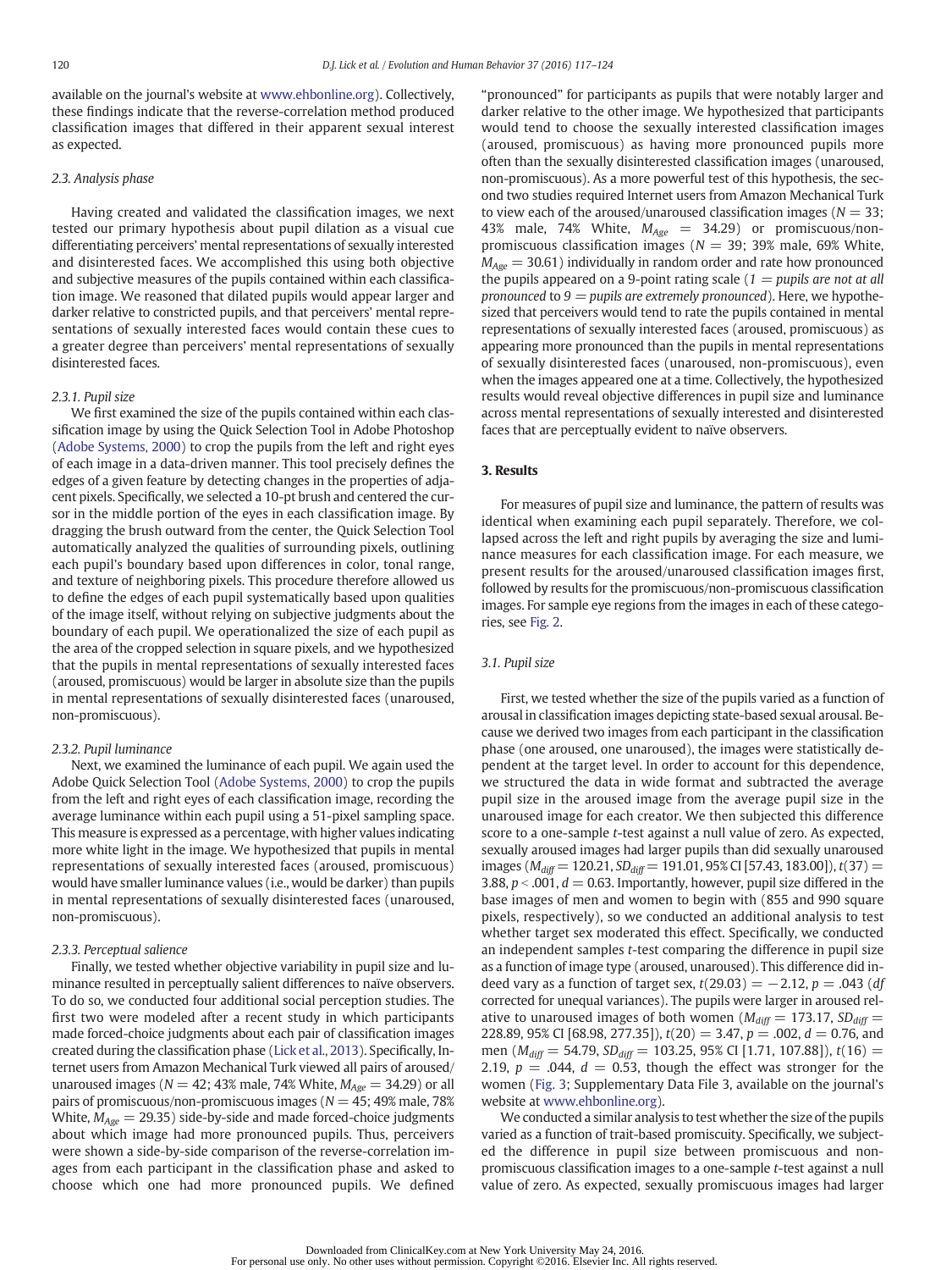D.I. Lick et al. / Evolution and Human Behavior 37 (2016) 117–124 121

<span id="page-4-0"></span>

Fig. 2. Eye regions from classification images: non-promiscuous female (A), promiscuous female (B), non-promiscuous male (C), promiscuous male (D), unaroused female (E), aroused female (F), unaroused male (G), aroused male (H).

pupils than did sexually non-promiscuous images ( $M_{diff} = 135.98$ , SD- $_{diff}$  = 189.72, 95% CI [75.30, 196.65]),  $t(39)$  = 4.53, p < .001, d = 0.72. As before, however, this difference varied as a function of target sex,  $t(25.57) = -3.47$ ,  $p = .002$  (df corrected for unequal variances). The pupils were larger in promiscuous relative to non-promiscuous images of both women ( $M_{diff} = 234.87$ ,  $SD_{diff} = 214.63$ , 95% CI [131.42, 338.32] ),  $t(18) = 4.77$ ,  $p < .001$ ,  $d = 1.09$ , and men ( $M_{diff} = 46.50$ ,  $SD_{diff} =$ 105.04, 95% CI [ $-1.31$ , 94.31]),  $t(20) = 2.03$ ,  $p = .056$ ,  $d = 0.44$ , though the effect was stronger for the women (Fig. 3; Supplementary Data File 4, available on the journal's website at [www.ehbonline.org](http://www.ehbonline.org)).

#### 3.2. Pupil luminance

Second, we tested whether the average luminance of the pupils varied as a function of sexual arousal in each classification image. Using an analytic strategy identical to that described above, we conducted a onesample t-test on the difference in luminance as a function of image type (aroused, unaroused). This comparison indicated that sexually aroused images had darker pupils than did sexually unaroused images ( $M_{diff}$  =  $-7.17$ ,  $SD_{diff} = 6.54$ , 95% CI  $[-9.32, -5.02]$ ),  $t(37) = -6.76$ ,  $p < .001$ ,  $d = -1.10$ . Importantly, however, pupil luminance differed in the base images of men and women to begin with (15.5% and 16%, respectively), so we conducted an additional analysis to test whether target sex moderated this effect. Specifically, we conducted an independent samples t-test that compared the difference in the size of pupils as a function of image type (aroused, unaroused). This difference did indeed vary as a function of target sex,  $t(36) = 2.17$ ,  $p = .037$ . The pupils were darker in aroused relative to unaroused images of both women ( $M_{diff} = -9.14$ ,  $SD_{diff} = 6.67$ , 95% CI [-12.18, -6.11]),  $t(20) = -6.28$ , p < .001,  $d = -1.37$ , and men ( $M_{diff} = -4.74$ , SD $_{diff} =$ 5.64, 95% CI [−7.63, −1.84]),  $t(16) = -3.47$ ,  $p = .003$ ,  $d = -0.84$ , though the effect was stronger for the women ([Fig. 4;](#page-5-0) Supplementary Data File 3, available on the journal's website at [www.ehbonline.org\)](http://www.ehbonline.org).

We next tested whether the luminance of the pupils varied as a function of promiscuity in trait-based classification images. Specifically, we conducted a one-sample t-test on the difference in luminance as a function of image type (promiscuous, non-promiscuous). This comparison indicated that sexually promiscuous images had darker pupils than did sexually non-promiscuous images ( $M_{diff} = -10.20$ ,  $SD_{diff} = 11.01$ , 95% CI  $[-13.72, -6.68]$ ,  $t(39) = -5.86$ ,  $p < .001$ ,  $d = -0.93$ . Unlike the previous analysis, however, this difference did not vary as a function of target sex,  $t(38) = 0.71$ ,  $p = .485$ . The pupils were darker in promiscuous relative to non-promiscuous images of both women ( $M_{diff}$  =  $-11.50$ ,  $SD_{diff} = 10.79$ , 95% CI  $[-16.70, -6.30]$ ),  $t(18) = -4.64$ ,  $p < .001$ ,  $d = -1.07$ , and men ( $M_{diff} = -9.02$ ,  $SD_{diff} = 11.33$ , 95% CI  $[-14.18, -3.87]$ ,  $t(20) = -3.65$ ,  $p = .002$ ,  $d = -0.80$ , and the magnitude of the effect was similar for both sexes [\(Fig. 4](#page-5-0); Supplementary Data File 4, available on the journal's website at [www.ehbonline.org\)](http://www.ehbonline.org).

### 3.3. Perceptual salience (forced-choice)

Finally, we tested whether the objective differences we observed in the pupils of sexually interested and disinterested classification images were perceptually salient to naïve observers. We again tested this possibility separately for the state-based (aroused, unaroused) and traitbased (promiscuous, nonpromiscuous) images. In the first set of analyses, we examined participants' decisions regarding pupil prominence in a two alternative forced-choice design. Because of its forced-choice nature, we calculated the proportion of trials on which participants chose sexually aroused faces as having more pronounced pupils than sexually unaroused faces. Overall, participants rated sexually aroused faces as having more pronounced pupils than sexually unaroused faces 75% of the time, and this proportion was significantly greater than chance



Fig. 3. Differences in the average pupil size as a function of classification image type. Sexually aroused faces had larger pupils compared to sexually unaroused faces (A). Sexually promiscuous faces had larger pupils compared to sexually non-promiscuous faces (B). Error bars represent standard errors around the mean within each image type.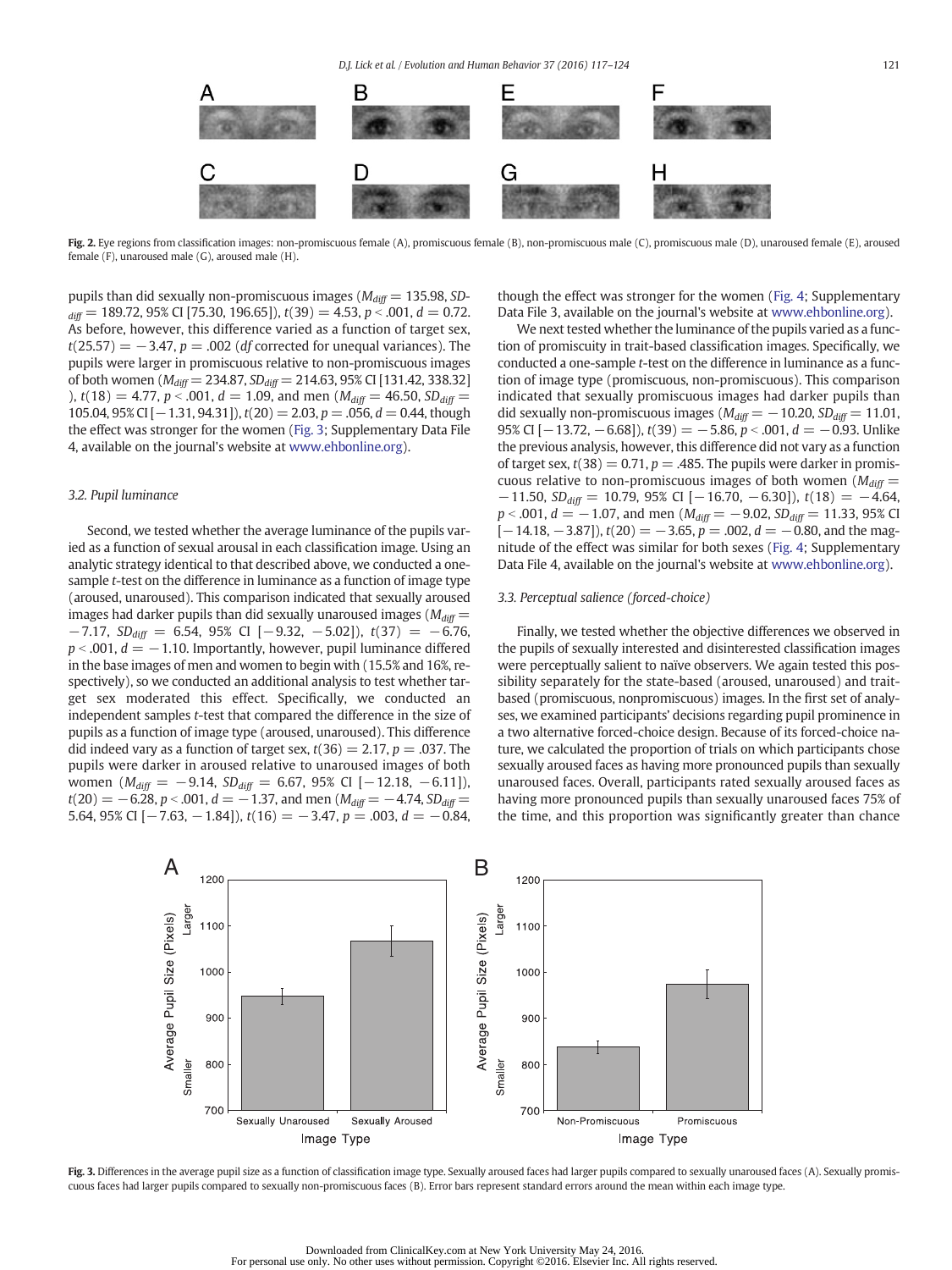<span id="page-5-0"></span>

Fig. 4. Differences in the average pupil luminance as a function of classification image type. Sexually aroused faces had darker pupils compared to sexually unaroused faces (A). Sexually promiscuous faces had darker pupils compared to sexually non-promiscuous faces (B). Error bars represent standard errors around the mean within each image type.

(i.e., 50%),  $t(41) = 12.24$ ,  $p < .001$ ,  $d = 1.92$ , 95% CI [0.21, 0.29].<sup>2</sup> The results were consistent across both sexes, though the tendency to identify the pupils in sexually aroused faces as more pronounced than the pupils in sexually unaroused faces was stronger for female faces (79%) than for male faces (70%),  $ts = 9.83$  and 11.93,  $ps < .001$ ,  $ds = 1.53$  and 1.82, 95% CIs [0.23, 0.35] and [0.17, 0.23], respectively (Supplementary Data File 5, available on the journal's website at [www.ehbonline.org\)](http://www.ehbonline.org).

We conducted a similar analysis to test whether participants' forced choice ratings of pupil prominence varied as a function of trait-based sexual promiscuity. Again, we calculated the proportion of trials on which participants chose sexually promiscuous faces as having more pronounced pupils than sexually non-promiscuous faces. Overall, participants rated sexually promiscuous faces as having more pronounced pupils than sexually non-promiscuous faces 74% of the time, and this proportion was significantly greater than chance (i.e., 50%),  $t(44)$  = 11.18,  $p < .001$ ,  $d = 1.71$ , 95% CI [0.19, 0.28].<sup>3</sup> The results were consistent across both sexes, although the tendency to rate the pupils in sexually promiscuous faces as more pronounced than the pupils in sexually non-promiscuous faces was stronger for female faces (80%) than male faces (67%), ts = 11.32 and 8.44,  $ps < .001$ ,  $ds = 1.67$  and 1.21, 95% CIs [0.25, 0.36] and [0.13, 0.22], respectively (Supplementary Data File 6, available on the journal's website at [www.ehbonline.org\)](http://www.ehbonline.org).

#### 3.4. Perceptual salience (continuous)

Finally, we compared continuous ratings of pupil dilation for each state-based classification image. As before, we used multilevel regression models to account for the fact that these ratings were nested within the cross-classification of perceiver (multiple pupil ratings from each participant) and target (two images from each creator in the classification phase). Specifically, we regressed ratings of pupil dilation onto classification image type (aroused, unaroused) while accounting for both levels of nesting. As expected, pupils in sexually aroused faces were perceived as being more pronounced than were pupils in sexually unaroused faces,  $B = 0.93$ ,  $SE = 0.08$ ,  $t = 11.66$ ,  $p < .001$ , 95% CI [0.77, 1.09]. Moreover, this effect was moderated by a two-way interaction with Target Sex,  $B = 0.52$ ,  $SE = 0.15$ ,  $t = 3.50$ ,  $p = .001$ , 95% CI [0.23,

0.81]. Perceivers rated the pupils in sexually aroused faces as more pronounced than the pupils in sexually unaroused faces of both sexes, though the effect was stronger for the women,  $Bs = 1.27$  and 0.75,  $SEs = 0.10$  and 0.11,  $ts = 12.18$  and 7.12,  $ps < .001$ , 95% CIs [1.07, 1.48] and [0.55, 0.96] (Supplementary Data File 7, available on the journal's website at [www.ehbonline.org](http://www.ehbonline.org)).

We conducted a similar analysis to test whether participants' ratings of pupil prominence varied as a function of trait-based sexual promiscuity. Specifically, we regressed ratings of pupil dilation onto classification image type (promiscuous, non-promiscuous) while accounting for nesting at both the perceiver and target levels. As expected, the pupils in sexually promiscuous faces were perceived as being more pronounced than the pupils in sexually non-promiscuous faces,  $B = 1.39$ ,  $SE = 0.07$ ,  $t = 19.81$ ,  $p < .001$ , 95% CI [1.25, 1.52]. Moreover, this effect was moderated by a two-way interaction with Target Sex,  $B = 0.57$ ,  $SE = 0.14$ ,  $t = 4.07$ ,  $p < .001$ , 95% CI [0.29, 0.84]. Perceivers rated the pupils in sexually promiscuous faces as more pronounced than the pupils in sexually non-promiscuous faces of both sexes, though the effect was stronger for the women,  $Bs = 1.68$  and 1.12,  $SEs = 0.10$  and 0.10,  $ts =$ 16.65 and 11.57, ps < .001, 95% CIs [1.49, 1.88] and [0.93, 1.30] (Supplementary Data File 8, available on the journal's website at [www.](http://www.ehbonline.org) [ehbonline.org](http://www.ehbonline.org)).

#### 4. General discussion

Using data-driven methods with both objective and subjective outcome measures, we found that perceivers use a fleeting marker of sexual arousal – pupil dilation – to evaluate others' sexual interests. Specifically, the pupils contained in perceivers' mental representations of sexually interested faces were objectively larger and darker than the pupils contained in their mental representations of sexually disinterested faces, and these differences were perceptually salient to naïve observers. Pupil dilation therefore appears to be an external cue that reliably and validly differentiates perceivers' mental representations of sexually interested vs. sexually disinterested others. These findings provide important methodological and theoretical insights to multiple areas of research in human psychology.

Methodologically, our use of reverse-correlation techniques to test perceivers' mental representations of sexual interest expands the repertoire of this relatively new analytic tool. The current findings showcase the utility of reverse-correlation for examining subtle differences within particular facial regions to which perceivers might attend when forming impressions of others. Given the widespread scientific focus on the eyes as predictors of emotion perception [\(Adams & Kleck,](#page-6-0)

 $^{\rm 2}$  Confidence intervals refer to the proportion of trials on which participants are expected to choose sexually aroused faces as having more pronounced pupils than sexually unaroused faces, over and above a null value of 50%.

<sup>&</sup>lt;sup>3</sup> Confidence intervals refer to the proportion of trials on which participants are expected to choose sexually promiscuous faces as having more pronounced pupils than sexually non-promiscuous faces, over and above a null value of 50%.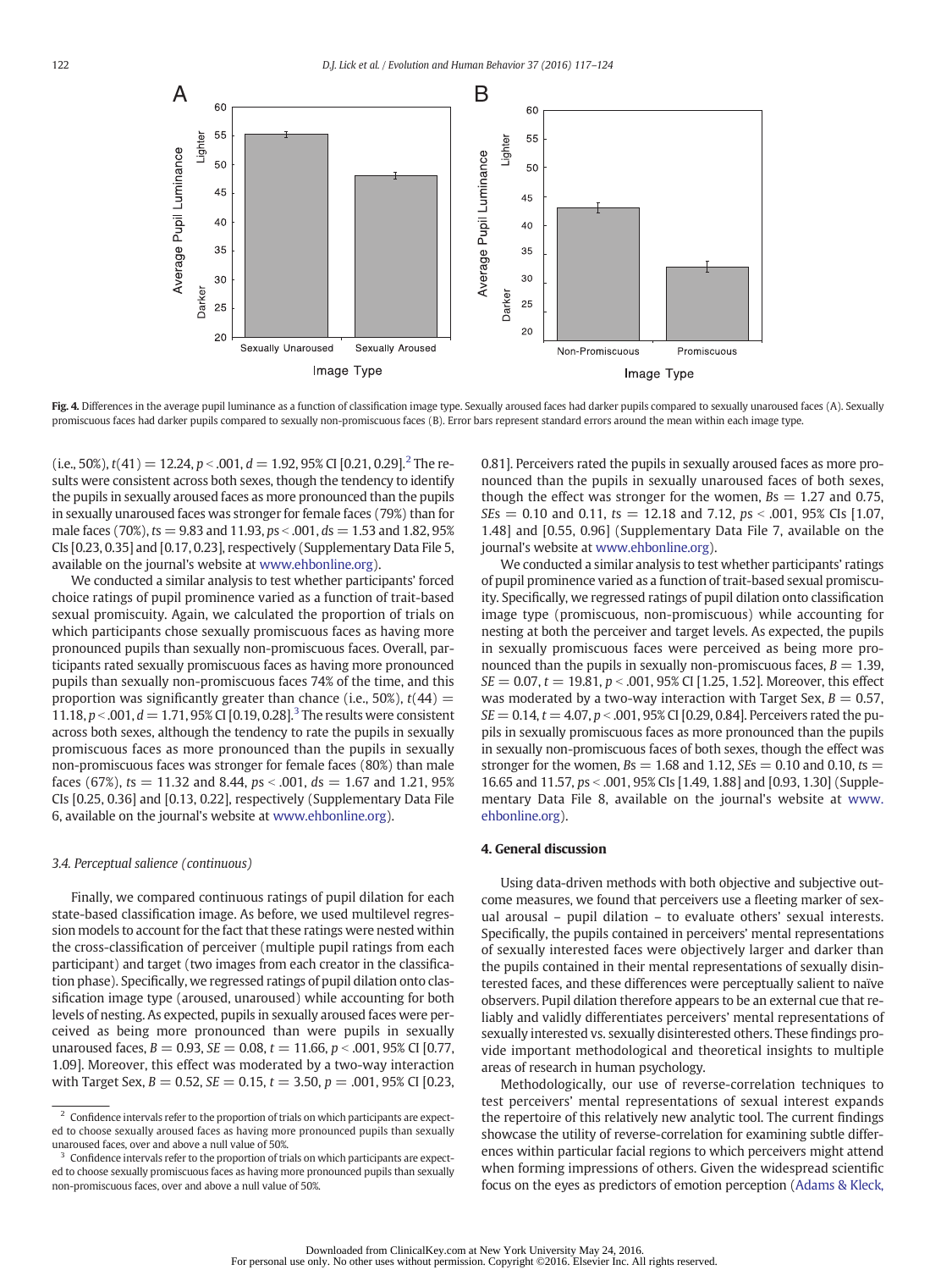<span id="page-6-0"></span>2005), gaze direction (Hoffman & Haxby, 2000), and visual attention (Hoffman & Subramaniam, 1995), future researchers may use similar techniques to explore ocular features contained in other mental representations.

Theoretically, this work expands scientific approaches to the perceptual correlates of sexual arousal. Classic research on this topic focused on pupil dilation among individuals who themselves experienced arousal. Ours is the first known study to test the communicative function of this response. Insofar as reverse-correlation classification images reveal perceivers' mental representations of social categories, our findings indicate that perceivers exploit pupil dilation when making decisions about others' sexual interests. This work has widespread theoretical applications. First, it broadens our understanding of selfpresentational tactics evident across historical time periods and cultural contexts. For example, our findings help to explain antiquated beauty practices, such as Renaissance women's use of deadly nightshade in order to enlarge their pupils and earn the title belladonna ("beautiful woman;" [McCabe, 2011](#page-7-0)). Our work also offers some explanation for why Japanese animated cartoons often have exaggerated pupils: These features may subtly indicate sexual arousal, contributing to a notable sexualization of female characters in popular media (Durham, 2008). Finally, our findings provide a context for understanding recent fashion trends, including "baby doll" contact lenses that artificially increase the size of one's irises and pupils [\(www.eyecandys.com\)](http://www.eyecandys.com). These trends might make young women appear sexually interested to potential suitors.

Our findings also have implications for understanding the interpersonal dynamics governing mating strategies. Specifically, they suggest that perceivers use a fleeting cue to sexual arousal when making decisions about others' sexual interests. This heuristic is critical because pupil dilation is a well-documented and valid cue to sexual arousal, and therefore might help perceivers reach accurate judgments about others. In combination with error management theory (Haselton & Buss, 2000), this aspect of our findings proffers some novel predictions for future research. For example, error management theory suggests that human mating tendencies evolved to maximize benefits while minimizing costly mistakes. According to this logic, men should be especially apt to rely on pupil dilation when inferring women's sexual interests because the pupils are sensitive to sexual arousal and would therefore help men to avoid missing a mating opportunity with a potentially interested partner (i.e., a costly error). Future studies can now test this hypothesis empirically.

While perceivers' use of a momentary arousal cue (pupil dilation) to make decisions about others' sexual interests might sometimes yield accurate conclusions, it could also suggest a judgment bias similar to the fundamental attribution error ([Ross, 1977](#page-7-0)). Indeed, the same facial marker was associated with ratings of state-based sexual arousal and trait-based sexual promiscuity in our studies. In fact, in an unreported pilot study ( $N = 44$  mTurk users), we found that participants rated the promiscuous classification images ( $M = 4.81$ ,  $SD = 2.24$ ) as appearing more sexually aroused than the non-promiscuous classification images ( $M = 3.43$ ,  $SD = 1.98$ ),  $B = 1.36$ ,  $SE = 0.06$ ,  $z = 22.71$ ,  $p < .001$ , 95% CI [1.24, 1.48]. These findings suggest a strong link between the visual correlates to state-based sexual arousal and more trait-like behavioral promiscuity. Although our findings join a literature suggesting a link between markers of sexual arousal and self-reported promiscuity (Ben Zion et al., 2006; Garcia et al., 2010), we still have much to learn about the validity of using pupil dilation as a cue to others' broader behavioral tendencies. The current studies cannot definitively address this issue, but they illuminate new methods that can shed light on the association between markers of momentary sexual arousal and judgments of promiscuous behavior more generally.

Finally, the current studies highlight new avenues for research on the factors guiding human approach and avoidance motivations. For instance, our data suggest that perceivers who are interested in finding a sexual mate may use pupil dilation as a cue to guide their search, leading

them to feel more justified making an advance toward someone with relatively large pupils compared to someone with smaller pupils. On the other hand, perceivers who are disinterested in sexual encounters or who wish to stave off potential predators may use pupil dilation as a cue to avoid certain interactions, retreating from partners with visibly dilated pupils. Finally, there may be natural variability in pupil size (e.g., less pupil dilation among older adults; [Winn, Whitaker, Elliott,](#page-7-0) [& Phillips, 1994\)](#page-7-0) and luminance (e.g., darker irises that make the pupil appear dilated due to an unclear boundary between the dark-hued iris and pupil) that may lead to biased judgments of sexual interest toward individuals from certain groups. With the current findings as a guide, future studies can examine these and other consequences of perceivers' attention to pupil dilation when forming impressions of others' sexual interests.

In summary, poets and philosophers have long claimed that the eyes are the windows to the soul. After imaging perceivers' mental representations of sexually interested and disinterested men and women, we offer an extension of this statement. On the basis of current evidence, we contend that the pupils in particular act as windows to others' sexuality.

#### Supplementary Materials

Supplementary data to this article can be found online at [http://dx.](http://dx.doi.org/10.1016/j.evolhumbehav.2015.09.004) [doi.org/10.1016/j.evolhumbehav.2015.09.004](http://dx.doi.org/10.1016/j.evolhumbehav.2015.09.004).

#### **References**

- Adams, R. B., Jr., & Kleck, R. E. (2005). [Effects of direct and averted gaze on the perception](http://refhub.elsevier.com/S1090-5138(15)00083-5/rf0005) [of facially communicated emotion.](http://refhub.elsevier.com/S1090-5138(15)00083-5/rf0005) Emotion, 5, 3–11.
- Adobe Systems (2000). [Adobe Photoshop elements 6: User guide.](http://refhub.elsevier.com/S1090-5138(15)00083-5/rf0010) San Jose, CA: Adobe [Systems.](http://refhub.elsevier.com/S1090-5138(15)00083-5/rf0010)
- Ben Zion, I. Z., Tessler, R., Cohen, L., Lerer, E., Raz, R., Bachner-Melman, R., ... Ebstein, R. P. (2006). [Polymorphisms in the dopamine D4 receptor gene \(DRD4\) contribute to in](http://refhub.elsevier.com/S1090-5138(15)00083-5/rf0015)[dividual differences in human sexual behavior: Desire, arousal and sexual function.](http://refhub.elsevier.com/S1090-5138(15)00083-5/rf0015) [Molecular Psychiatry](http://refhub.elsevier.com/S1090-5138(15)00083-5/rf0015), 11, 782–786.
- Bernick, N., Kling, A., & Borowitz, G. (1971). [Physiologic differentiation of sexual arousal](http://refhub.elsevier.com/S1090-5138(15)00083-5/rf0020) and anxiety. [Psychosomatic Medicine](http://refhub.elsevier.com/S1090-5138(15)00083-5/rf0020), 33, 341–352.
- Blanz, V., & Vetter, T. (1999). [A morphable model for the synthesis of 3D faces.](http://refhub.elsevier.com/S1090-5138(15)00083-5/rf0025) Proceedings [of the 26th Annual SIGGRAPH Meeting](http://refhub.elsevier.com/S1090-5138(15)00083-5/rf0025) (pp. 187–194). Los Angeles, CA: Addison Wes[ley Longman.](http://refhub.elsevier.com/S1090-5138(15)00083-5/rf0025)
- Buss, D. M., & Schmitt, D. P. (1993). [Sexual strategies theory: An evolutionary perspective](http://refhub.elsevier.com/S1090-5138(15)00083-5/rf0030) on human mating. [Psychological Review](http://refhub.elsevier.com/S1090-5138(15)00083-5/rf0030), 100, 204–232.
- Dabbs, J. M., Jr. (1997). [Testosterone and pupillary response to auditory sexual stimuli.](http://refhub.elsevier.com/S1090-5138(15)00083-5/rf0035) [Physiology & Behavior](http://refhub.elsevier.com/S1090-5138(15)00083-5/rf0035), 62, 909–912.
- Dotsch, R., & Todorov, A. (2012). [Reverse correlating social face perception.](http://refhub.elsevier.com/S1090-5138(15)00083-5/rf0040) Society for [Personality and Social Psychology](http://refhub.elsevier.com/S1090-5138(15)00083-5/rf0040), 3, 562–571.
- Dotsch, R., Wigboldus, D. H., Langner, O., & van Knippenberg, A. (2008). [Ethnic out-group](http://refhub.elsevier.com/S1090-5138(15)00083-5/rf0045) [faces are biased in the prejudiced mind.](http://refhub.elsevier.com/S1090-5138(15)00083-5/rf0045) Psychological Science, 19, 978–980.
- Durham, M. G. (2008). [The Lolita effect: The media sexualization of young girls and what we](http://refhub.elsevier.com/S1090-5138(15)00083-5/rf0050) can do about it. [Woodstock, NY: Overlook.](http://refhub.elsevier.com/S1090-5138(15)00083-5/rf0050)
- Garcia, J. R., MacKillop, J., Aller, E. L., Merriwether, A. M., Wilson, D. S., & Lum, J. K. (2010). [Associations between dopamine D4 receptor gene variation with both in](http://refhub.elsevier.com/S1090-5138(15)00083-5/rf0055)fidelity and [sexual promiscuity.](http://refhub.elsevier.com/S1090-5138(15)00083-5/rf0055) PloS One, 5, e14162.
- Hamel, R. F. (1974). [Female subjective and pupillary reaction to nude male and female](http://refhub.elsevier.com/S1090-5138(15)00083-5/rf0060) figures. [The Journal of Psychology](http://refhub.elsevier.com/S1090-5138(15)00083-5/rf0060), 87, 171–175.
- Haselton, M. G., & Buss, D. M. (2000). [Error management theory: A new perspective on](http://refhub.elsevier.com/S1090-5138(15)00083-5/rf0065) biases in cross-sex mind reading. [Journal of Personality and Social Psychology](http://refhub.elsevier.com/S1090-5138(15)00083-5/rf0065), 78, 81–91.
- Hess, E. H., & Petrovich, S. B. (1987). [Pupillary behavior in communication. In A. W.](http://refhub.elsevier.com/S1090-5138(15)00083-5/rf0070) Siegman, & S. Feldstein (Eds.), [Nonverbal behavior and communication](http://refhub.elsevier.com/S1090-5138(15)00083-5/rf0070) (pp. 327–[348\). Hillsdale, NJ: Erlbaum.](http://refhub.elsevier.com/S1090-5138(15)00083-5/rf0070)
- Hess, E. H., & Polt, J. M. (1960). [Pupil size as related to interest value of visual stimuli.](http://refhub.elsevier.com/S1090-5138(15)00083-5/rf0175) [Science](http://refhub.elsevier.com/S1090-5138(15)00083-5/rf0175), 132, 349–350.
- Hess, E. H., Seltzer, A. L., & Shlien, J. M. (1965). [Pupil response of hetero-and homosexual](http://refhub.elsevier.com/S1090-5138(15)00083-5/rf0075) [males to pictures of men and women: A pilot study.](http://refhub.elsevier.com/S1090-5138(15)00083-5/rf0075) Journal of Abnormal Psychology, 70[, 165](http://refhub.elsevier.com/S1090-5138(15)00083-5/rf0075)–168.
- Hoffman, J. E., & Haxby, J. V. (2000). [Distinct representations of eye gaze and identity in the](http://refhub.elsevier.com/S1090-5138(15)00083-5/rf0080) [distributed human neural system for face perception.](http://refhub.elsevier.com/S1090-5138(15)00083-5/rf0080) Nature Neuroscience, 3, 80–84.
- Hoffman, J. E., & Subramaniam, B. (1995). [The role of visual attention in saccadic eye](http://refhub.elsevier.com/S1090-5138(15)00083-5/rf0085) movements. [Perception & Psychophysics](http://refhub.elsevier.com/S1090-5138(15)00083-5/rf0085), 57, 787–795.
- Janisse, M. P. (1977). [Pupillometry: The psychology of the pupillary response.](http://refhub.elsevier.com/S1090-5138(15)00083-5/rf0090) Washington, [DC: Hemisphere Publishing Corporation.](http://refhub.elsevier.com/S1090-5138(15)00083-5/rf0090)
- Johnson, K. L., Iida, M., & Tassinary, L. G. (2012). [Person \(mis\) perception: Functionally bi](http://refhub.elsevier.com/S1090-5138(15)00083-5/rf0095)ased sex categorization of bodies. [Proceedings of the Royal Society, Biological Sciences](http://refhub.elsevier.com/S1090-5138(15)00083-5/rf0095), 279[, 4982](http://refhub.elsevier.com/S1090-5138(15)00083-5/rf0095)–4989.
- Laeng, B., & Falkenberg, L. (2007). [Women's pupillary responses to sexually signi](http://refhub.elsevier.com/S1090-5138(15)00083-5/rf0100)ficant [others during the hormonal cycle.](http://refhub.elsevier.com/S1090-5138(15)00083-5/rf0100) Hormones and Behavior, 52, 520–530.